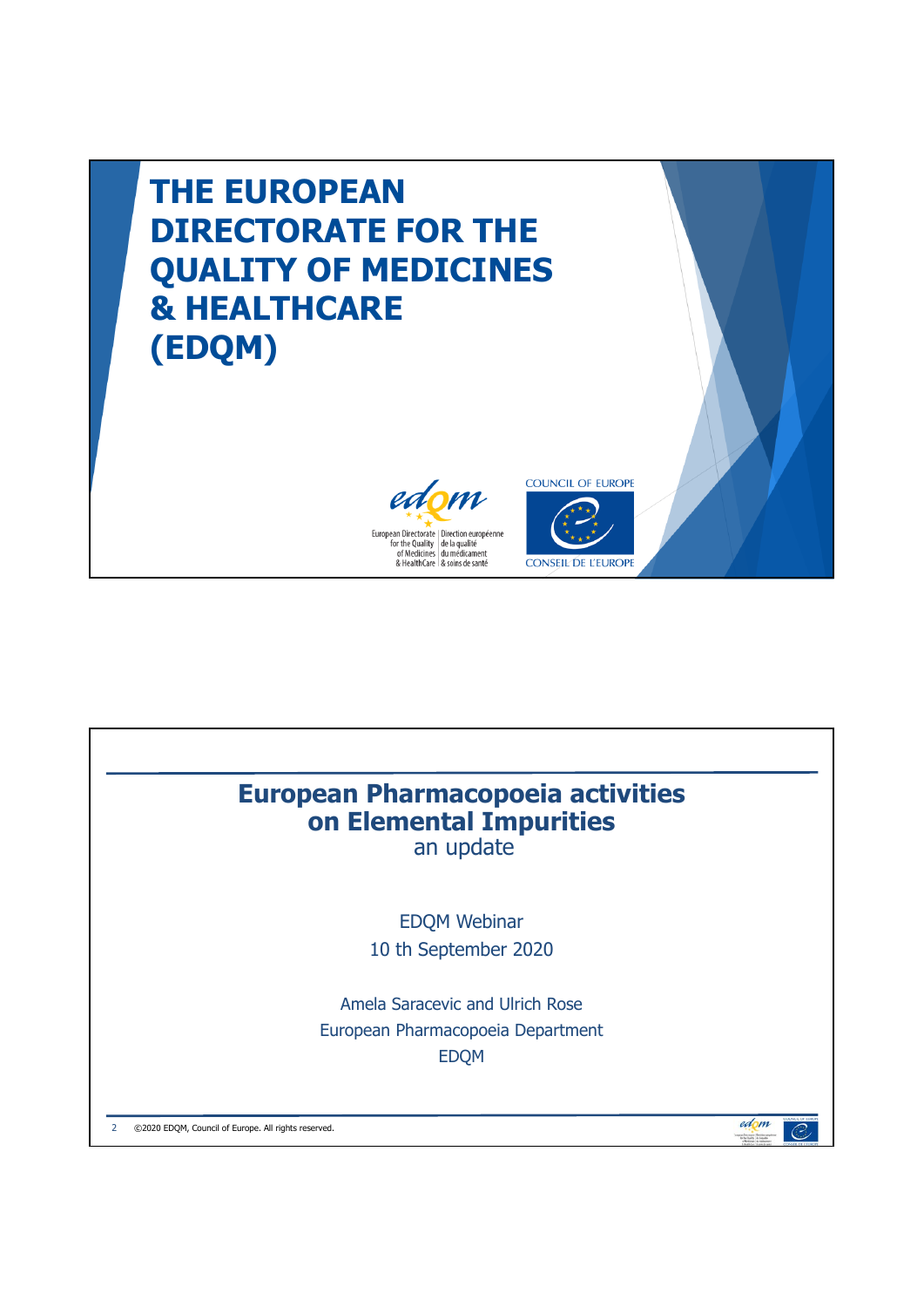

| <b>Control of impurities in Ph. Eur.</b> |                                                        |                                                                             |                                     |  |  |  |  |
|------------------------------------------|--------------------------------------------------------|-----------------------------------------------------------------------------|-------------------------------------|--|--|--|--|
|                                          | Organic impurities                                     | Inorganic impurities                                                        |                                     |  |  |  |  |
|                                          | Volatile impurities,<br>Water and residual<br>solvents | Special groups, e. g. DNA-<br>reactive imps, inorganics<br>subjected to Q3D |                                     |  |  |  |  |
|                                          | ©2020 EDQM, Council of Europe. All rights reserved.    |                                                                             | edom<br>or the Dunlin: In Scientist |  |  |  |  |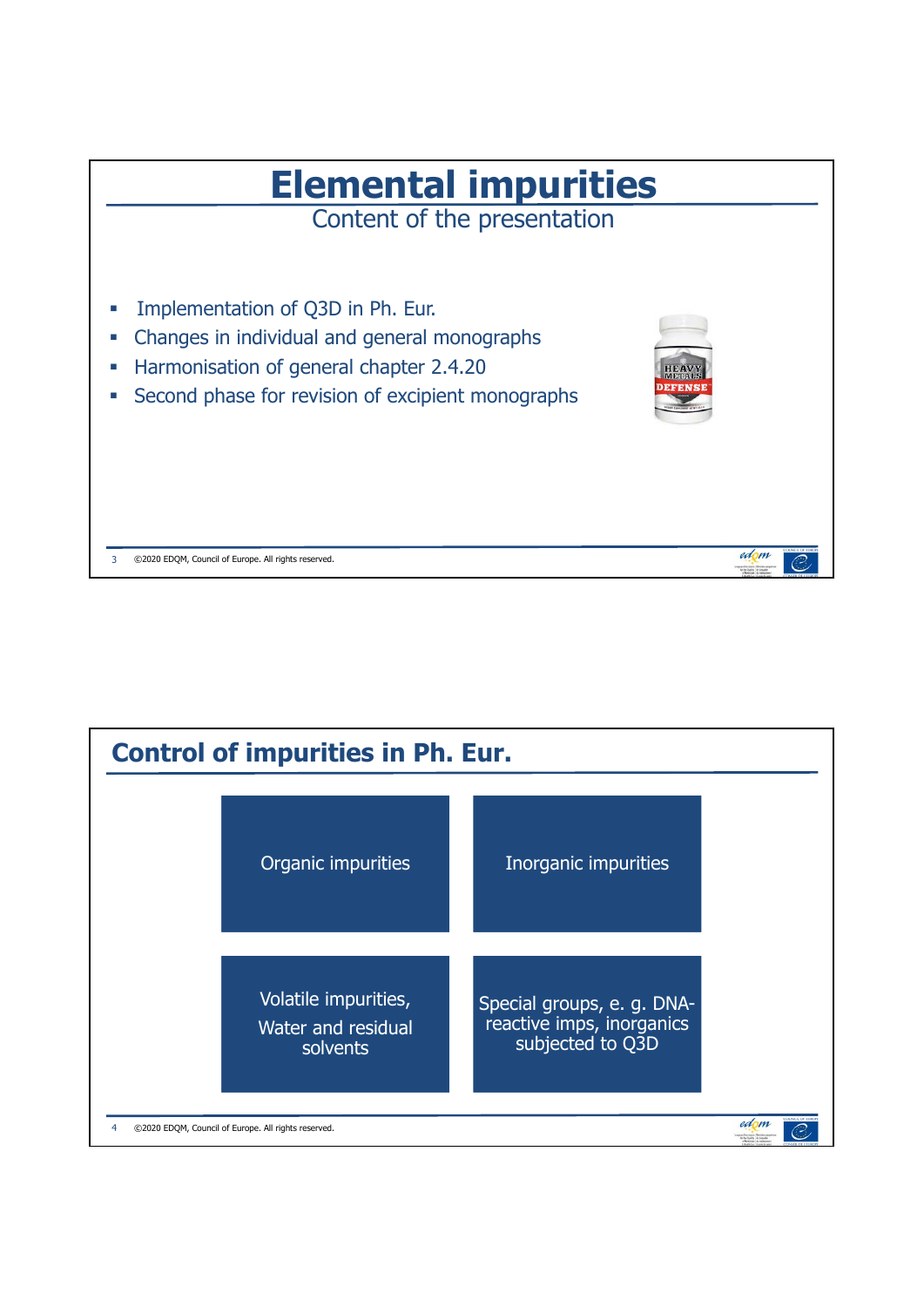

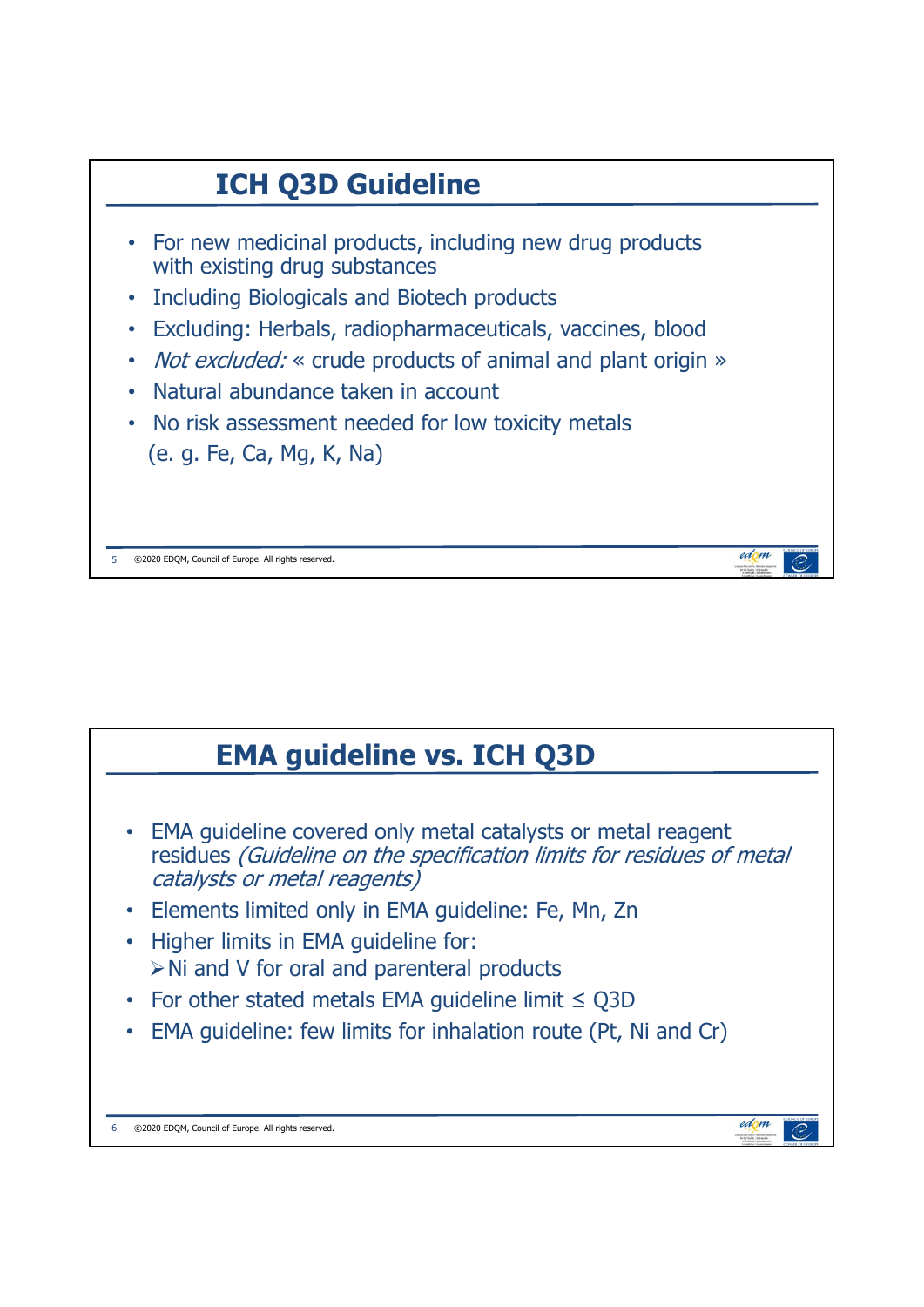

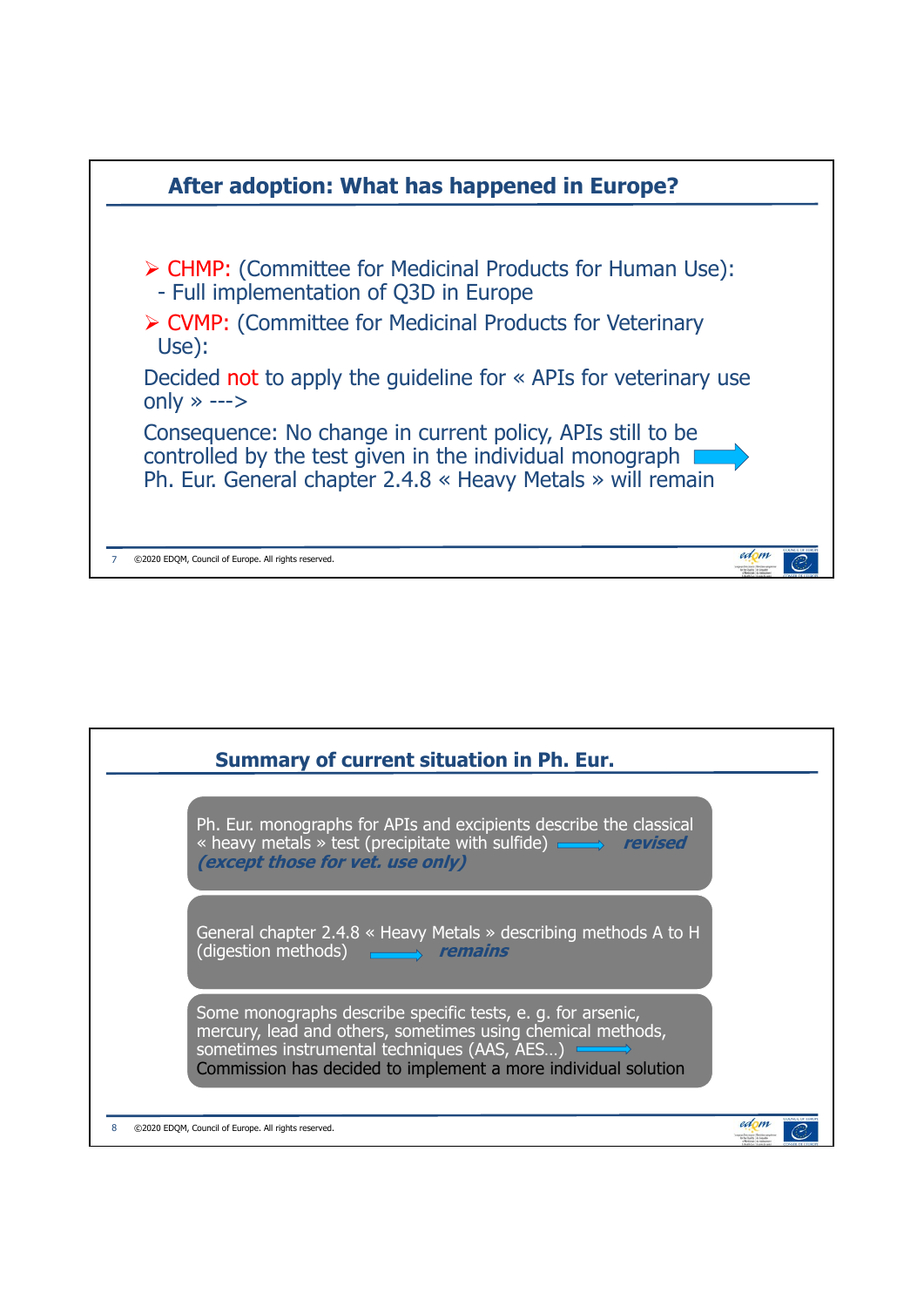

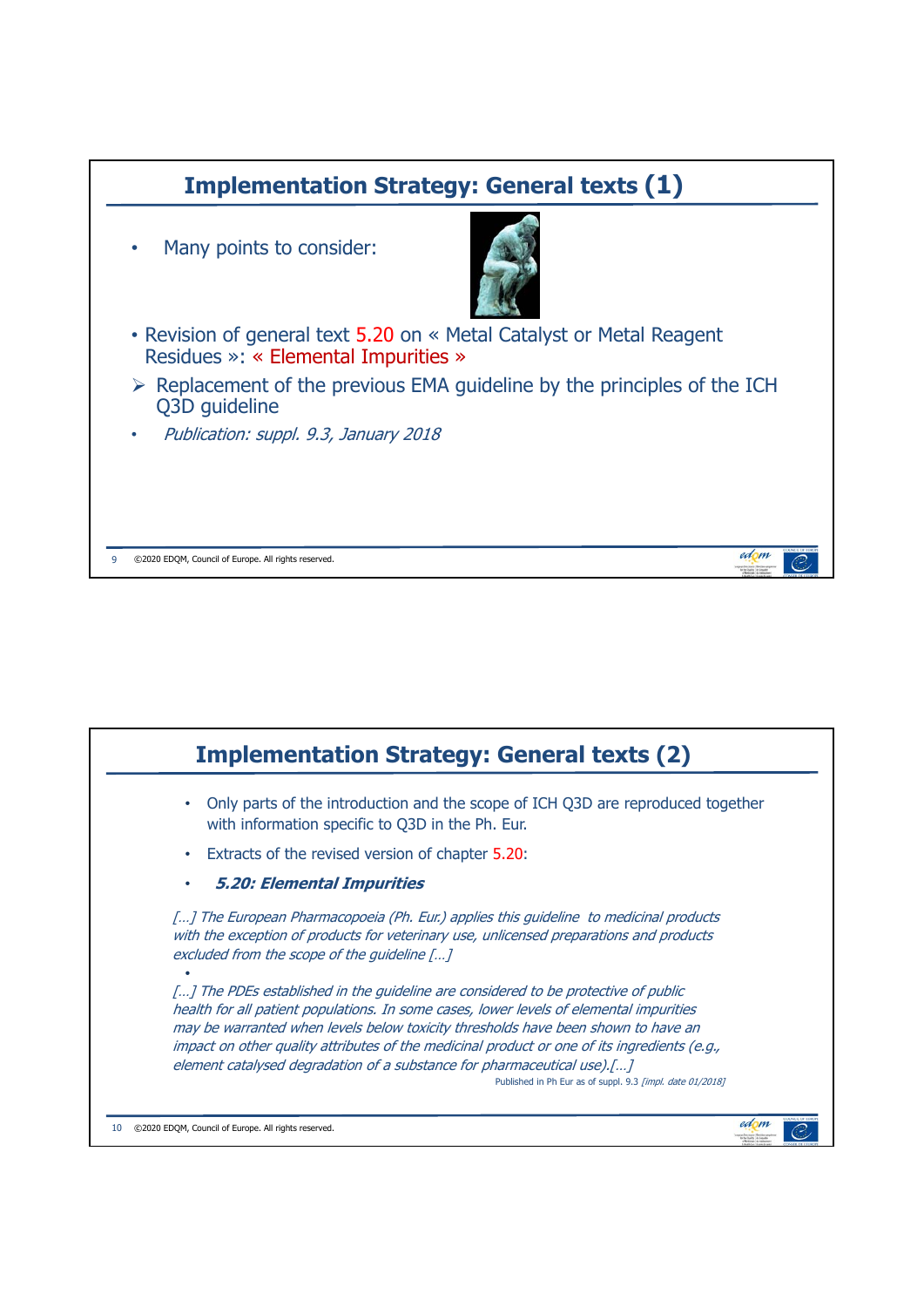

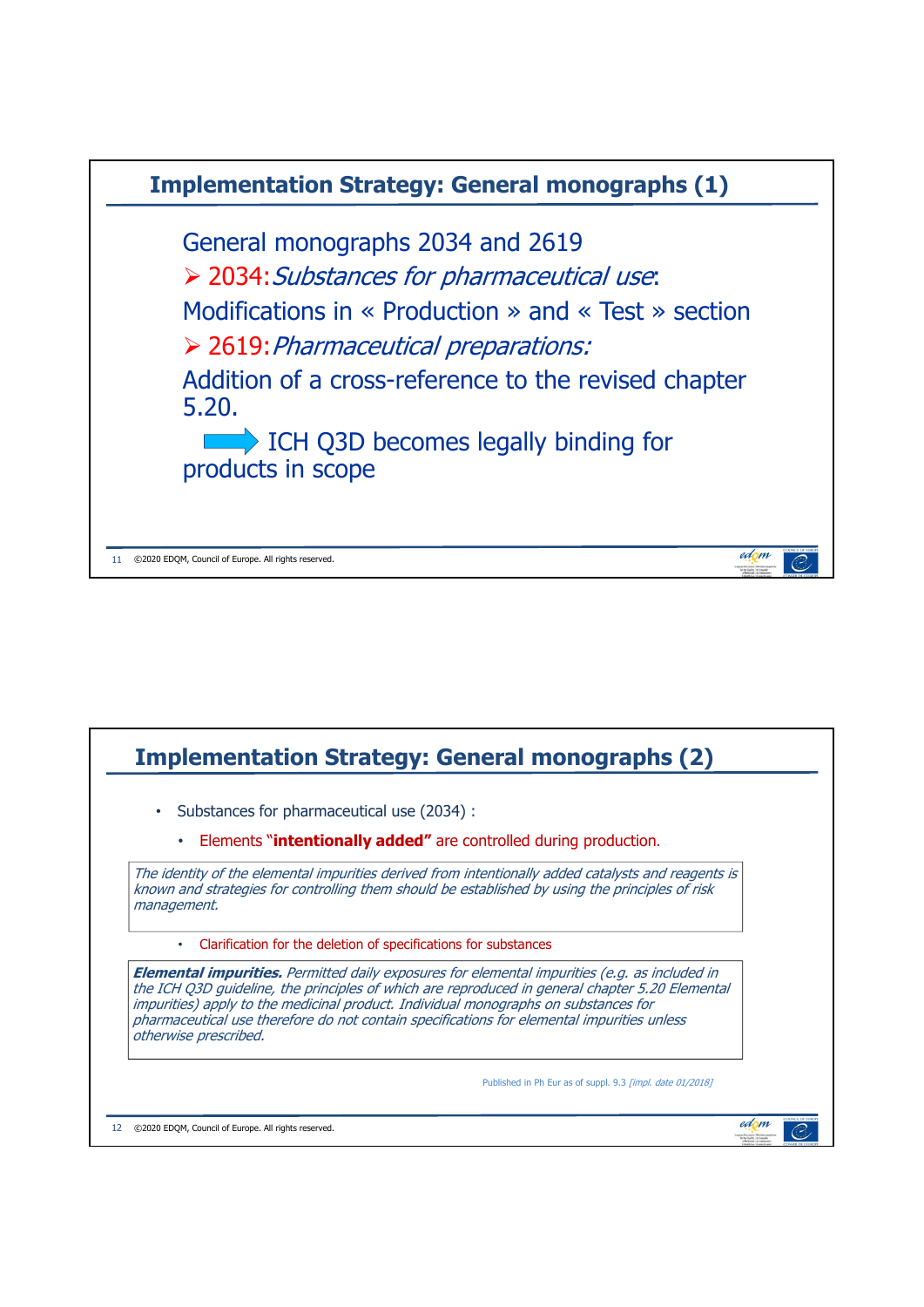|           | •Pharmaceutical preparations (2619)<br>Addition of a cross reference to general text 5.20 (principles of ICH Q3D) to render the text legally<br>binding for medicinal products in scope of Q3D.                                            |
|-----------|--------------------------------------------------------------------------------------------------------------------------------------------------------------------------------------------------------------------------------------------|
| $\bullet$ | Clarification for medicinal products outside of the scope of ICH Q3D quideline (e.g. veterinary products)<br>$\rightarrow$ EIs at least considered in risk management strategy                                                             |
|           | <b>Elemental impurities.</b> General chapter 5.20 Elemental impurities applies to medicinal<br>products except products for veterinary use, unlicensed preparations and other products<br>excluded from the scope of general chapter 5.20. |
|           | For pharmaceutical preparations outside the scope of general chapter 5.20, manufacturers<br>of these products remain responsible for controlling the levels of elemental impurities<br>using the principles of risk management.            |
|           |                                                                                                                                                                                                                                            |

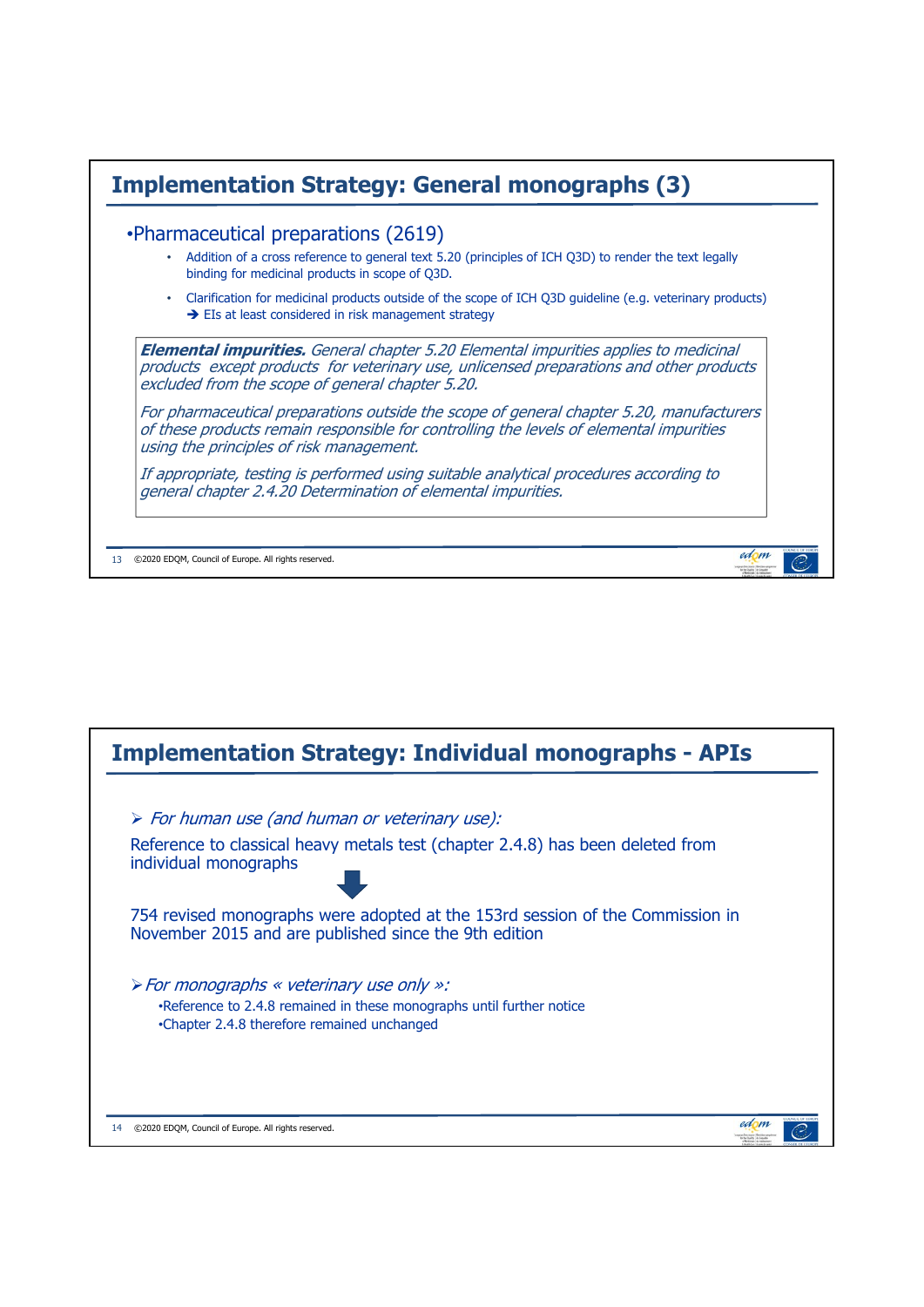## **UPDATE: For veterinary medicinal products (VMP)**

- As seen in General monograph 2619: "For pharmaceutical preparations outside the scope of general chapter 5.20, manufacturers of these products remain responsible for controlling the levels of elemental impurities using the principles of risk management."
- CVMP has published timelines for the submission of elemental impurities RMS (risk management summary) of VMPs

https://www.ema.europa.eu/en/implementation-risk-assessmentrequirements-control-elemental-impurities-veterinary-medicinal

• All VMP (incl. those with existing active substances) are expected to comply by January 2023 the latest (phased application)

**P** remaining HM tests in "veterinary use only" monographs will be proposed for deletion

edom

edom

 $\mathcal{C}$ 

 $\epsilon$ 

15 ©2020 EDQM, Council of Europe. All rights reserved.

## **Implementation Strategy: General chapter 2.4.20 (1)** General Chapter 2.4.20 : Previous title « Determination of Metal Catalysts or Metal Reagent Residues » A minor revision has been adopted to align wording (**New title « Determination of Elemental impurities »)** with Q3D, further modifications may be necessary **Suppl.** 9.3 (1st of January 2018)  $\triangleright$  Chapter has been added on the work program of the *Pharmacopoeial* Discussion Group PDG (G 07).  $\triangleright$  Published for comments in the fora in winter 2019/20 (Pharmeuropa 31.4)

16 ©2020 EDQM, Council of Europe. All rights reserved.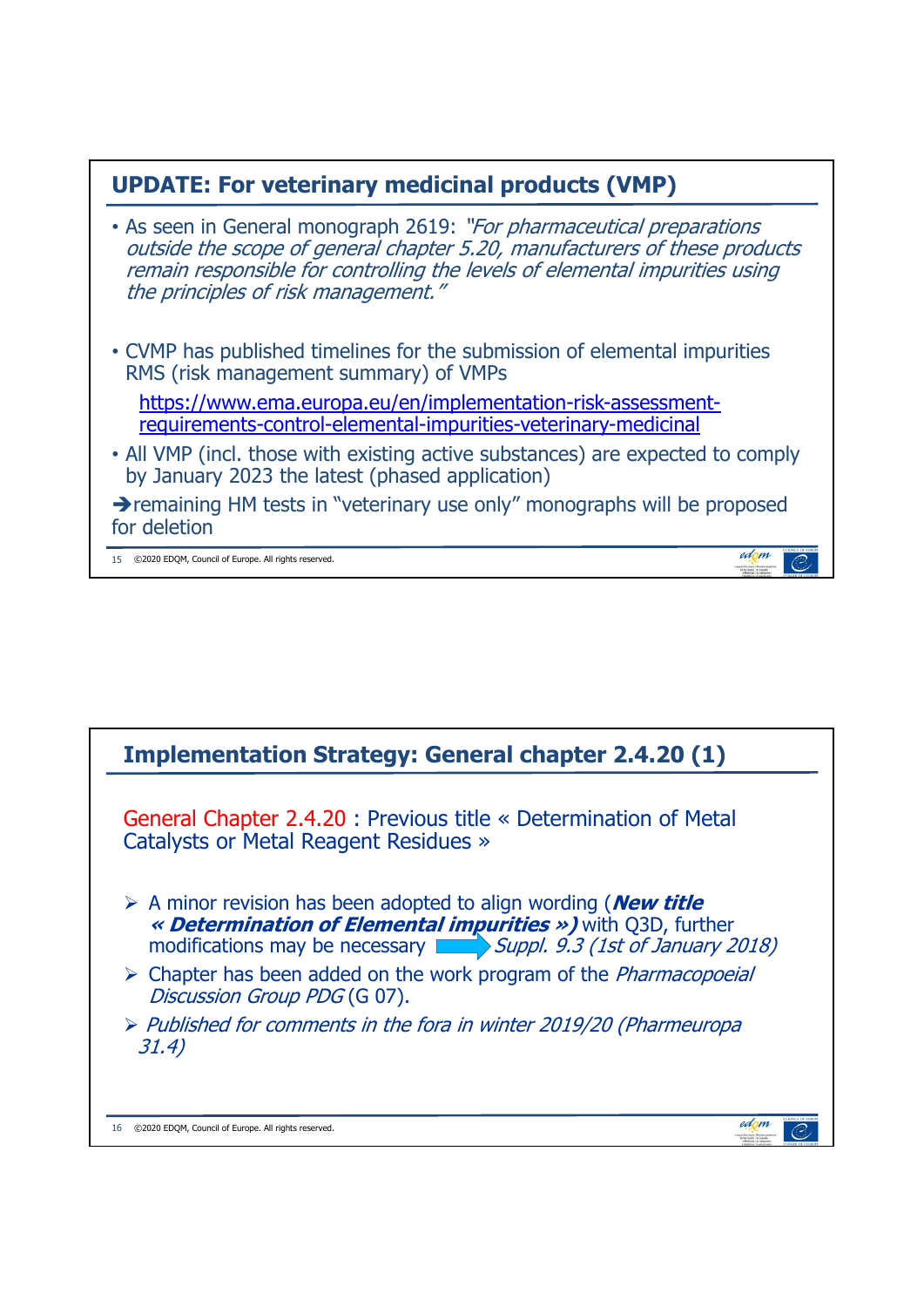

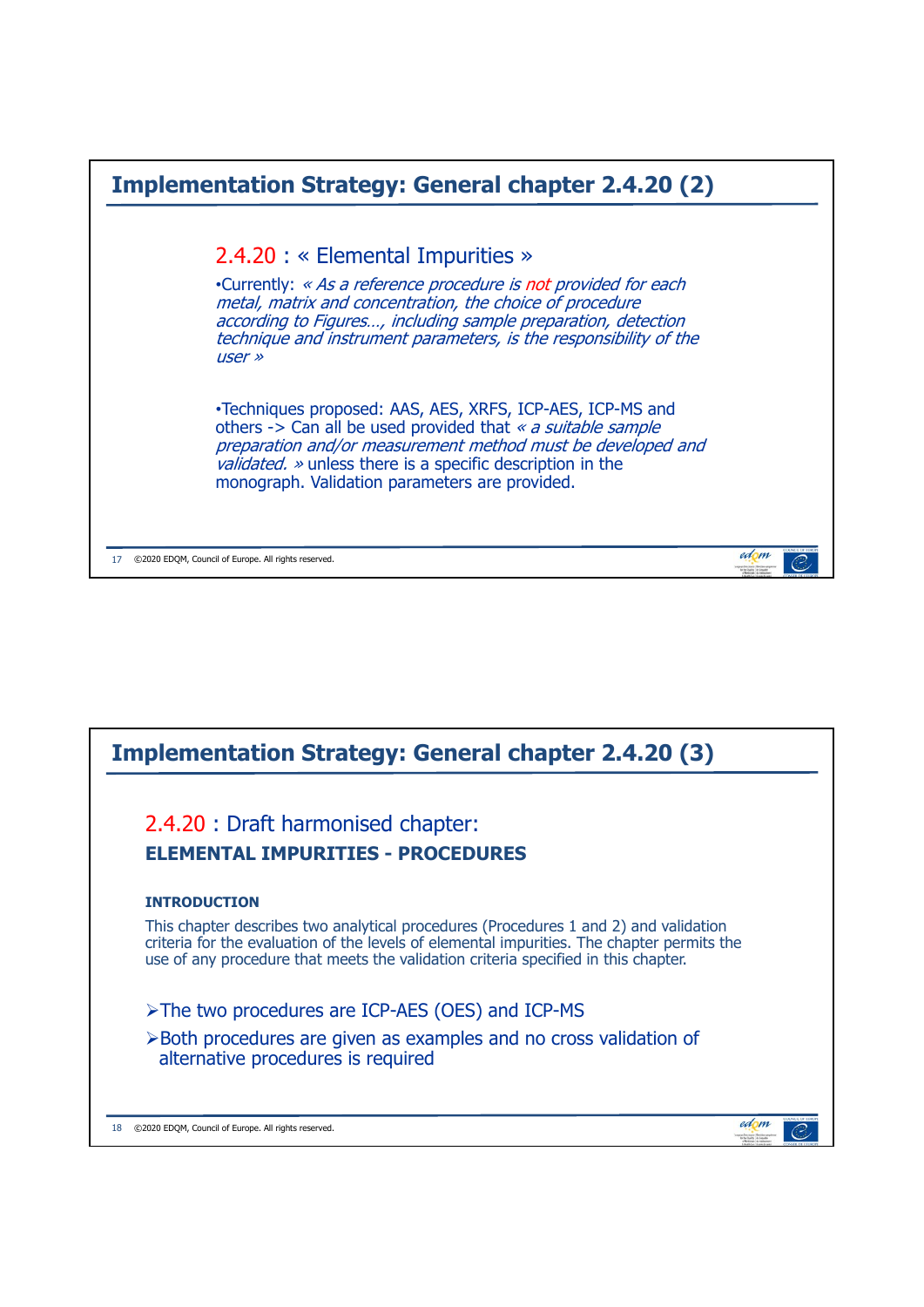

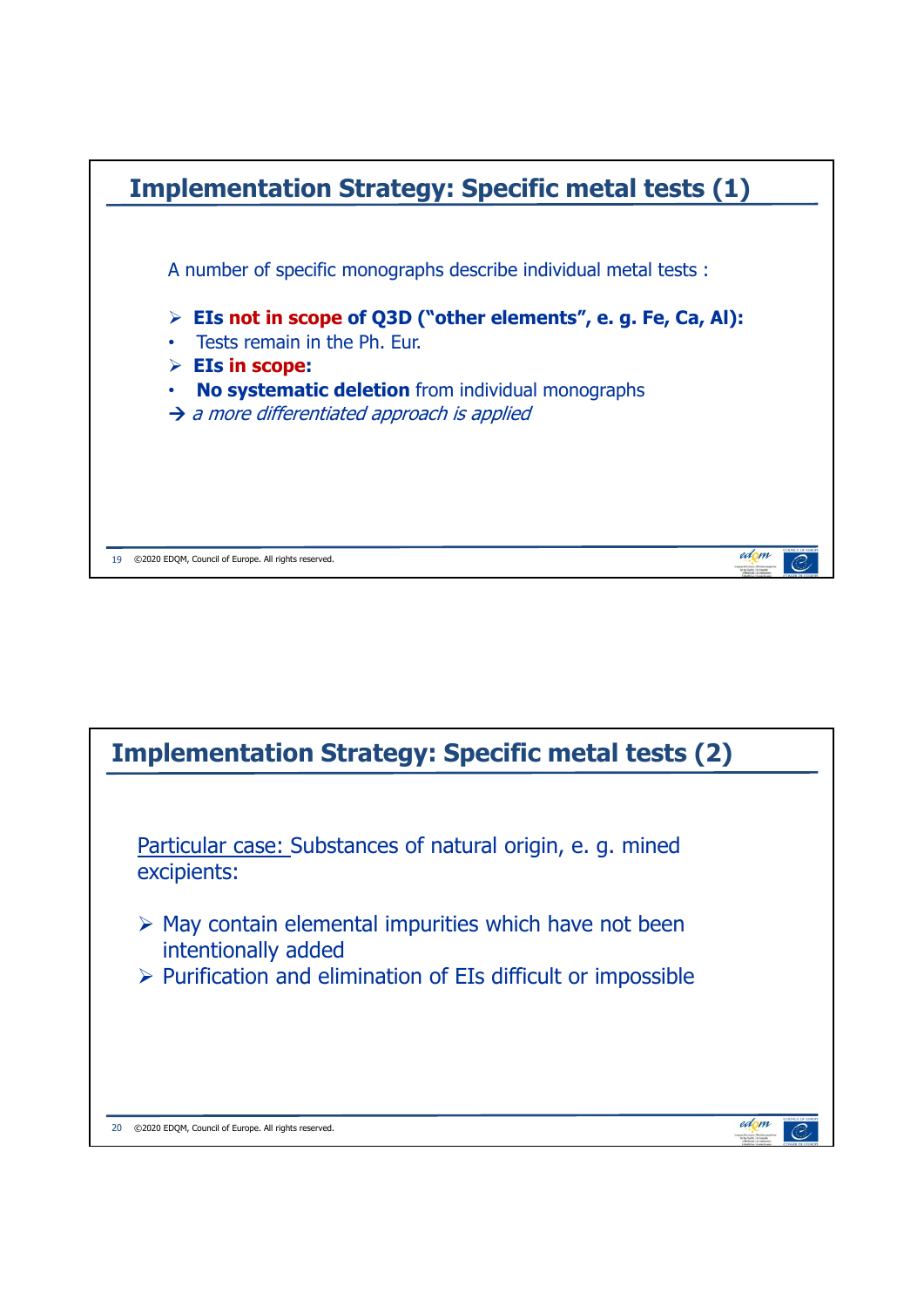

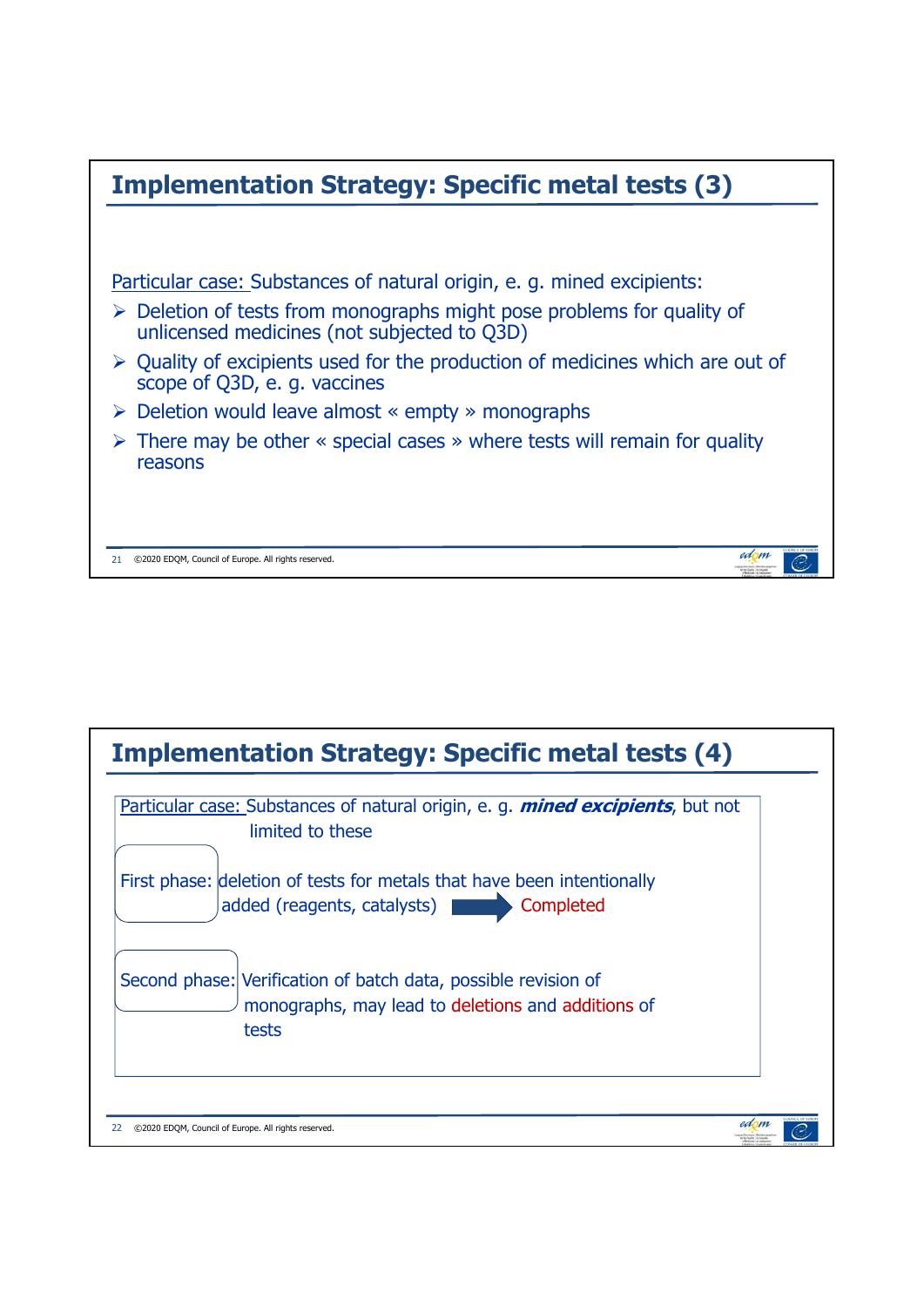| <b>Example monograph (1)</b>                                                                                                                                                                                                                                                                                                                                                                                                                                                                                                                                                                                                                                                                                                                                                                                                                                                                                                                                                                                                                                                                                                                                                                                                                                                                                                                                                                                                                                                                                                                                                                                                                                                                                                                                                 |                                                                                                                                                                                                                                                                                                                                                                                                                                                                                                                                                                                                                                                                                                                                                                                                                                                                                                                                                                                                                                                                                                                                                                                                                                                                                                                                                                                                                                                                                                    |                                                                                                                                                                                                                                                                                                                                                                                                                                                                                                                                                                                                                                                                                                                                                                                                                                                                                                                                                                                                     |                                     |  |  |  |
|------------------------------------------------------------------------------------------------------------------------------------------------------------------------------------------------------------------------------------------------------------------------------------------------------------------------------------------------------------------------------------------------------------------------------------------------------------------------------------------------------------------------------------------------------------------------------------------------------------------------------------------------------------------------------------------------------------------------------------------------------------------------------------------------------------------------------------------------------------------------------------------------------------------------------------------------------------------------------------------------------------------------------------------------------------------------------------------------------------------------------------------------------------------------------------------------------------------------------------------------------------------------------------------------------------------------------------------------------------------------------------------------------------------------------------------------------------------------------------------------------------------------------------------------------------------------------------------------------------------------------------------------------------------------------------------------------------------------------------------------------------------------------|----------------------------------------------------------------------------------------------------------------------------------------------------------------------------------------------------------------------------------------------------------------------------------------------------------------------------------------------------------------------------------------------------------------------------------------------------------------------------------------------------------------------------------------------------------------------------------------------------------------------------------------------------------------------------------------------------------------------------------------------------------------------------------------------------------------------------------------------------------------------------------------------------------------------------------------------------------------------------------------------------------------------------------------------------------------------------------------------------------------------------------------------------------------------------------------------------------------------------------------------------------------------------------------------------------------------------------------------------------------------------------------------------------------------------------------------------------------------------------------------------|-----------------------------------------------------------------------------------------------------------------------------------------------------------------------------------------------------------------------------------------------------------------------------------------------------------------------------------------------------------------------------------------------------------------------------------------------------------------------------------------------------------------------------------------------------------------------------------------------------------------------------------------------------------------------------------------------------------------------------------------------------------------------------------------------------------------------------------------------------------------------------------------------------------------------------------------------------------------------------------------------------|-------------------------------------|--|--|--|
| <b>FERROUS FUMARATE</b><br>persosi fumaras<br>C <sub>2</sub> H <sub>2</sub> FeO <sub>2</sub><br>M. 169.9<br>$[141-01-5]$<br><b>DEFINITION</b><br>Iron(II) (E)-butenedioate.<br>Content: 93.0 per cent to 101.0 per cent (dried substance).<br><b>TESTS</b><br>Solution S. Dissolve 2.0 g in a mixture of 10 mL of lead-free<br>hydrochloric acid R and 80 mL of water R, heating slightly<br>If necessary. Allow to cool, filter if necessary and dilute to<br>100 mL with water R.<br>Sulfates (2.4.13): maximum 0.2 per cent.<br>Heat 0.15 g with 8 mL of dilute hydrochloric acid R and 20 mL<br>of distilled water R. Cool in iced water, filter and dilute to<br>30 mL with distilled water R.<br>Arsenic (2.4.2, Method A): maximum 5 ppm.<br>Mix 1.0 g with 15 mL of water R and 15 mL of sulfuric acid R.<br>Warm to precipitate the fumaric acid completely. Cool and<br>add 30 mL of water R. Filter. Wash the precipitate with<br>water R. Dilute the combined filtrate and washings to 125 mL<br>with water R. 25 mL of the solution complies with the test.<br>Ferric ion: maximum 2.0 per cent.<br>In a flask with a ground-glass stopper, dissolve 3.0 g in a<br>mixture of 10 mL of hydrochloric acid R and 100 mL of water R<br>by heating rapidly to boiling. Boil for 15 s. Cool rapidly, add<br>3 g of potassium todide R, stopper the flask and allow to stand<br>protected from light for 15 min. Add 2 mL of starch solution R<br>as indicator. Titrate the liberated iodine with 0.1 M sodium<br>thtosulfate. Carry out a blank test. The difference between<br>the volumes used in the 2 titrations corresponds to the amount<br>of iodine liberated by ferric ion.<br>1 mL of 0.1 M sodium thiosulfate is equivalent to 5.585 mg<br>of ferric ion. | Cadmium: maximum 10 ppm.<br>Atomic absorption spectrometry (2.2.23, Method I).<br>Test solution. Solution S.<br>Reference solutions. Prepare the reference solutions using<br>cadmium standard solution (0.1 per cent Cd) R and diluting<br>with a 10 per cent V/V solution of lead-free hydrochloric acid R.<br>Source: cadmium hollow-cathode lamp.<br>Wavelength: 228.8 nm.<br>Atomisation device: air-acetylene flame.<br>Lead: maximum 20 ppm.<br>Atomic absorption spectrometry (2.2.23, Method I).<br><b>Test solution. Solution S.</b><br>Reference solutions. Prepare the reference solutions using lead<br>standard solution (10 ppm Pb) R and diluting with a 10 per<br>cent V/V solution of lead-free hydrochloric acid R.<br>Source: lead hollow-cathode lamp.<br>Wavelength: 283.3 nm.<br>Atomisation device: air-acetylene flame.<br>Mercury: maximum 1 ppm.<br>Atomic absorption spectrometry (2.2.23, Method I),<br>Test solution. Solution S.<br>Reference solutions. Prepare the reference solutions using<br>mercury standard solution (10 ppm Hg) R and diluting with a<br>25 per cent V/V solution of lead-free hydrochloric acid R.<br>Source: mercury hollow-cathode lamp.<br>Wavelength: 253.7 nm.<br>Following the recommendations of the manufacturer,<br>introduce 5 mL of solution S or 5 mL of the reference solutions<br>into the reaction vessel of the cold-vapour mercury assay<br>accessory, add 10 mL of water R and 1 mL of stannous chloride<br>solution R1. | Nickel: maximum 200 ppm.<br>Atomic absorption spectrometry (2.2.23, Method I).<br>Test solution. Solution S.<br>Reference solutions. Prepare the reference solutions using<br>nickel standard solution (10 ppm Nt) R and diluting with a<br>10 per cent V/V solution of lead-free hydrochloric acid R.<br>Source: nickel hollow-cathode lamp.<br>Wavelength: 232 nm.<br>Atomisation device: air-acetylene flame.<br>Zinc: maximum 500 ppm.<br>Atomic absorption spectrometry (2.2.23, Method I).<br>Test solution. Solution S diluted to 10 volumes.<br>Reference solutions. Prepare the reference solutions using zinc<br>standard solution (10 ppm Zn) R and diluting with a 1 per<br>cent V/V solution of lead-free hydrochloric acid R.<br>Source: zinc hollow-cathode lamp.<br>Wavelength: 213.9 nm.<br>Atomisation device: air-acetylene flame.<br>Loss on drying (2.2.32): maximum 1.0 per cent, determined<br>on 1.000 g by drying in an oven at 105 °C.<br>In the test section:<br>9 tests | THING II CH HUND                    |  |  |  |
| 23<br>©2020 EDQM, Council of Europe. All rights reserved.                                                                                                                                                                                                                                                                                                                                                                                                                                                                                                                                                                                                                                                                                                                                                                                                                                                                                                                                                                                                                                                                                                                                                                                                                                                                                                                                                                                                                                                                                                                                                                                                                                                                                                                    |                                                                                                                                                                                                                                                                                                                                                                                                                                                                                                                                                                                                                                                                                                                                                                                                                                                                                                                                                                                                                                                                                                                                                                                                                                                                                                                                                                                                                                                                                                    |                                                                                                                                                                                                                                                                                                                                                                                                                                                                                                                                                                                                                                                                                                                                                                                                                                                                                                                                                                                                     | edom<br>import Decision (Section of |  |  |  |

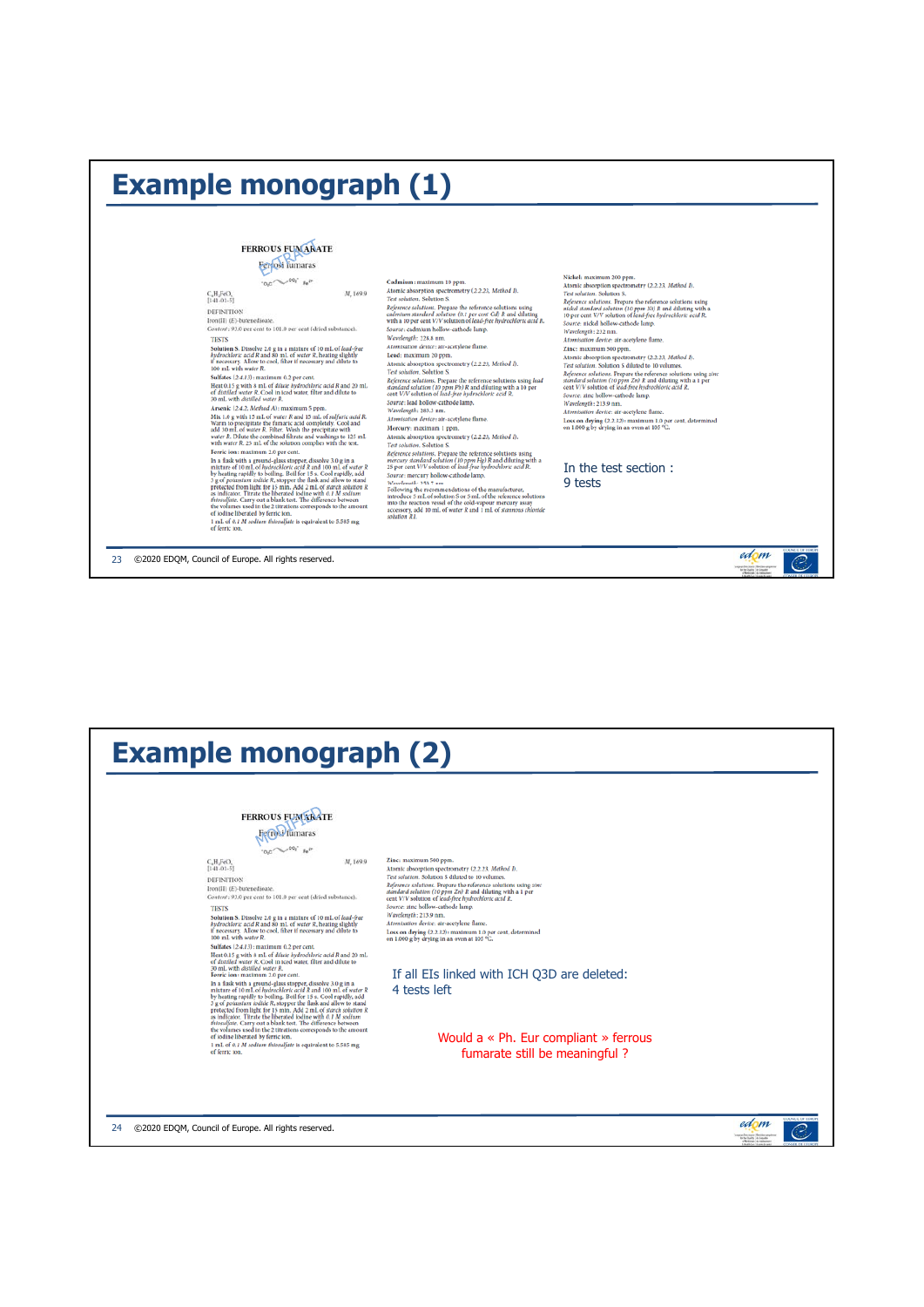

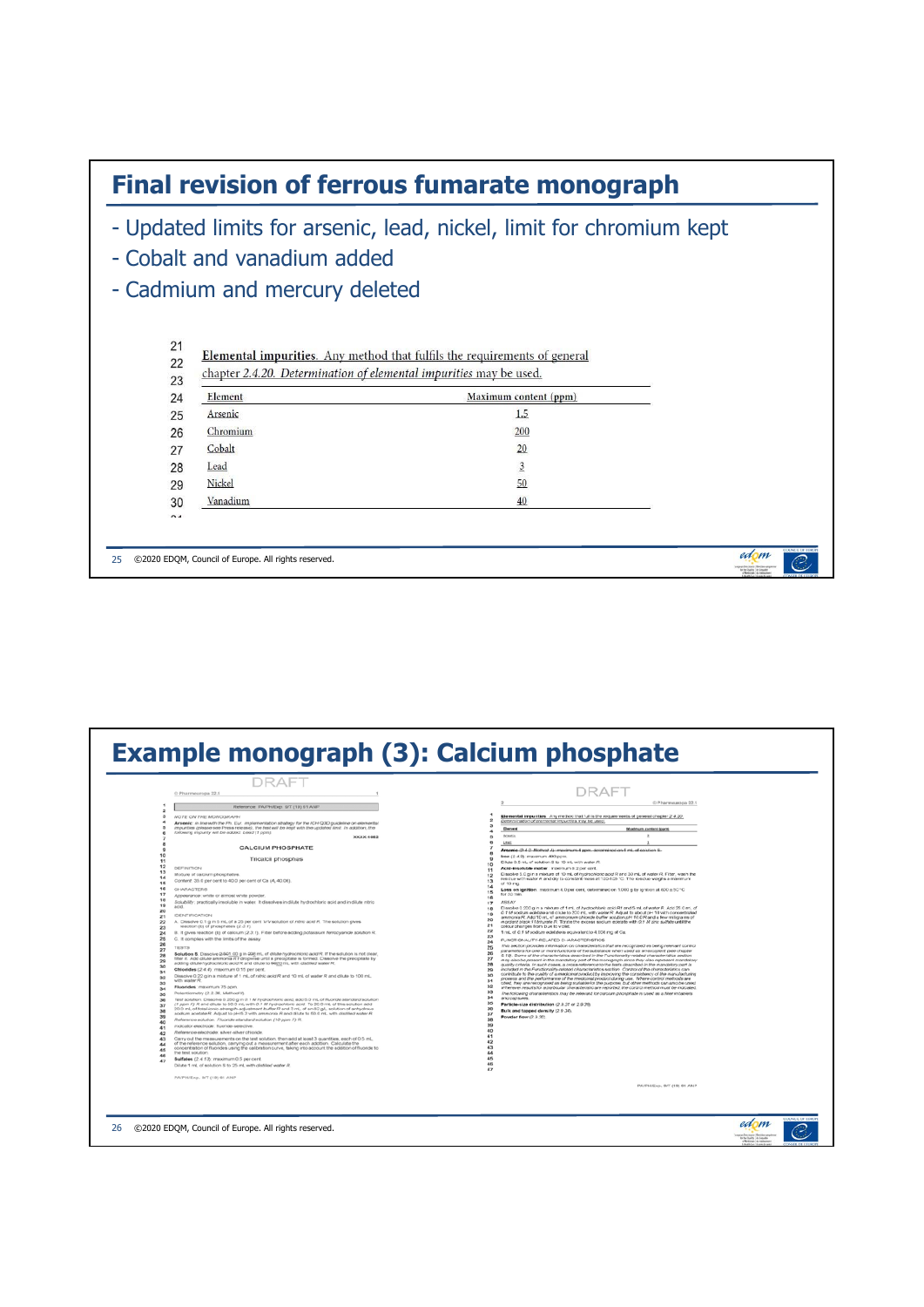

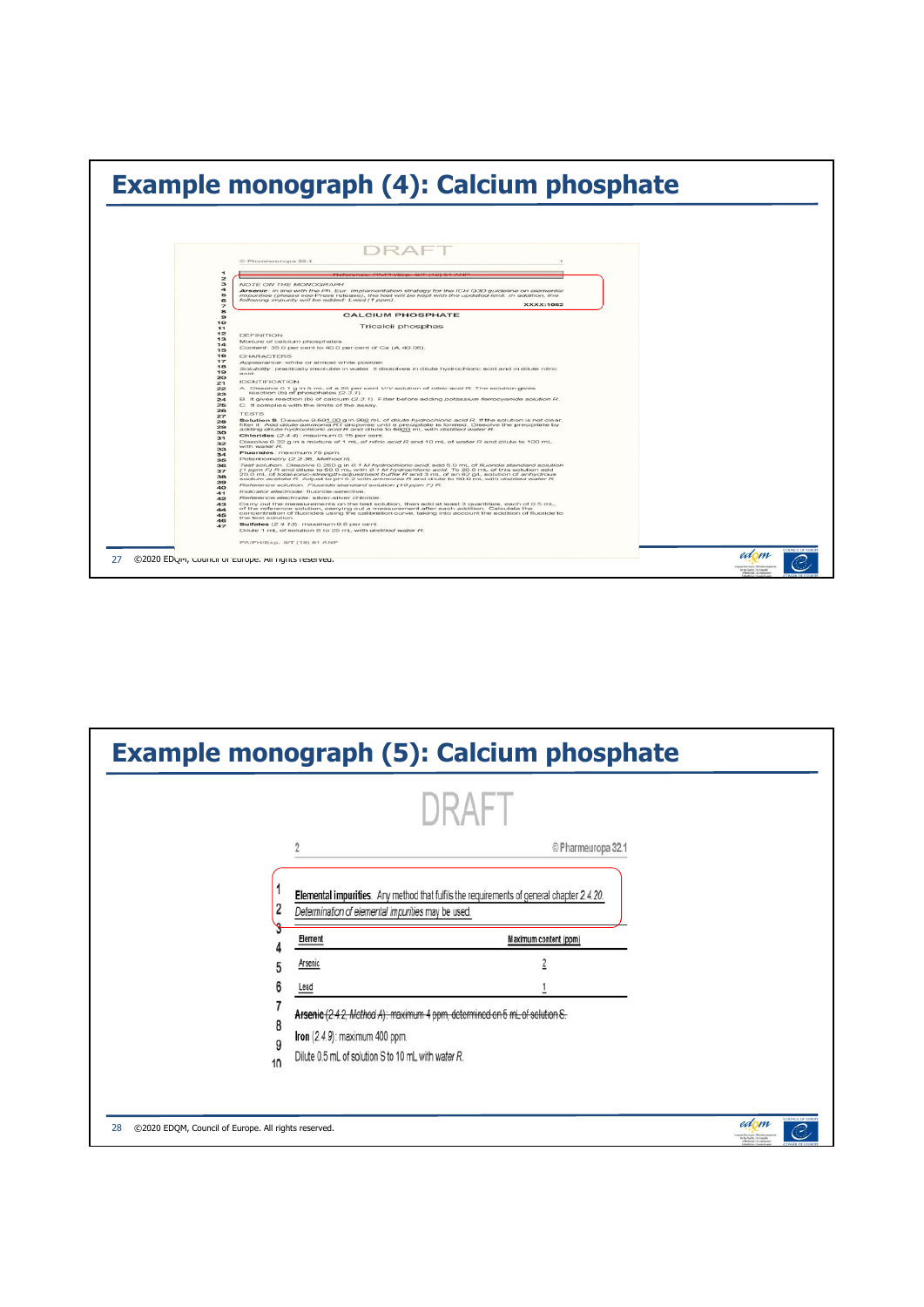

## **Conclusions**  ICH Q3D is implemented in Ph. Eur. General monographs 2034 and 2619 revised to refer to this GL: thus it became legally binding in member states of the Ph. Eur. Convention General chapter 5.20 revised « Classical » heavy metal tests (2.4.8) have been deleted from individual monographs, except those only  $\cdot$  for veterinary use » **- High flexibility when using chapter 2.4.20**  All individual monographs reviewed: - Specific tests for elements « intentionally added » deleted from individual monographs - Specific tests in selected monographs may be kept based on careful case-by-case decision of the group of experts concernededom 30 ©2020 EDQM, Council of Europe. All rights reserved.  $\mathcal{C}$